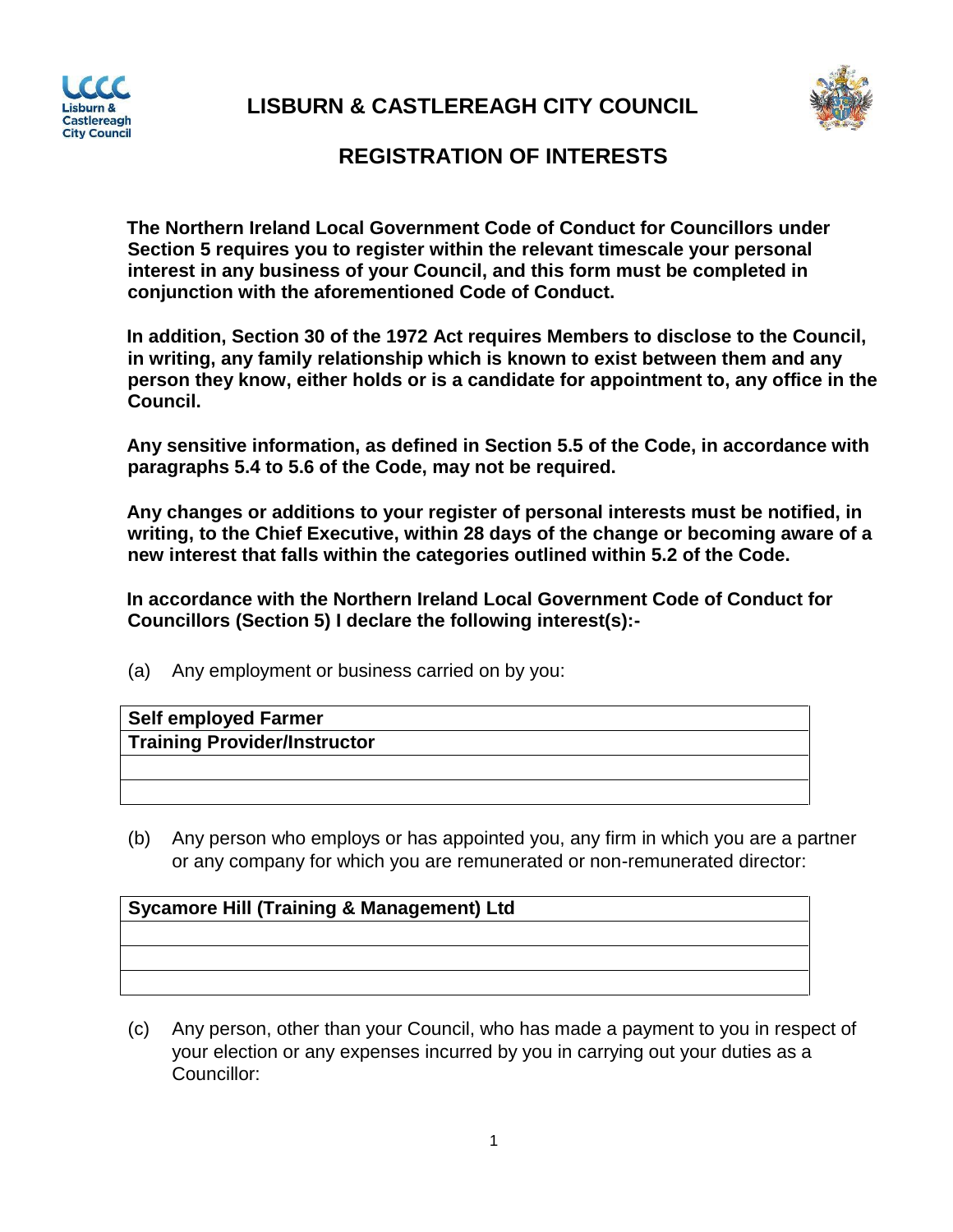(d) Any corporate body which has a place of business or land within your Council's district, and in which you have a beneficial interest in a class of securities of that body that exceeds the nominal value of £25,000 or one hundredth of the total issued share capital of that body:

| N/A |  |
|-----|--|
|     |  |
|     |  |
|     |  |

(e) Any contract for goods, services or works made between your Council and you or a firm in which you are a partner, an unincorporated body (ie Industrial & Provident Society), a company of which you are a remunerated director, or a body of the description specified in sub-paragraph (d) above:

(f) Any land in which you have a beneficial interest and which is within your Council's district:

| House and farm in townland of Ballymacbrennan |
|-----------------------------------------------|
| <b>House and land in townland of Crossan</b>  |
|                                               |
|                                               |

(g) Any land where the landlord is your Council and the tenant is a firm in which you are a partner, a company of which you are a remunerated director, or a body of the description specified in sub-paragraph (d) above:

| N/A |  |  |
|-----|--|--|
|     |  |  |
|     |  |  |
|     |  |  |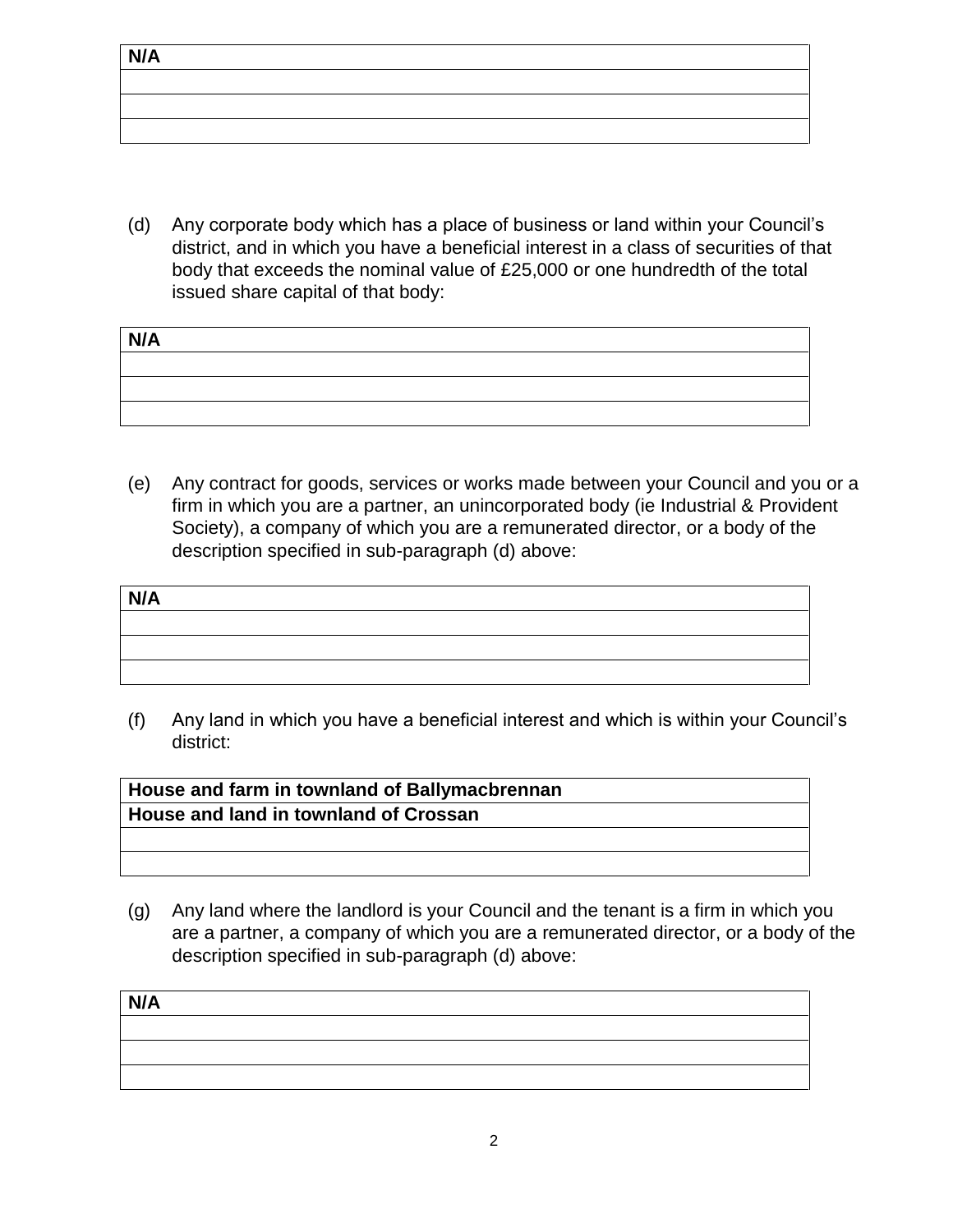(h) Any body to which you have been elected, appointed or nominated by your Council:

## **Lagan Rural Partnership**

(i) Any relevant family relationship\* known to exist between you and any person you know, either holds or is a candidate for appointment to any office in the Council.

| N/A |  |  |
|-----|--|--|
|     |  |  |
|     |  |  |
|     |  |  |

**\*Family relationships deemed as follows:- Parent, Brother/Sister, Son/Daughter, Uncle/Aunt, Nephew/Niece, Grandparent, grandchild, foster child, foster parent, dependent.** 

(j) Any:-

(aa) public authority or body exercising functions of a public nature in which you have membership or hold a position of general control or management:

| N/A |  |
|-----|--|
|     |  |
|     |  |
|     |  |

(bb) company, industrial and provident society, charity, or body directed to charitable purposes in which you have membership or hold a position of general control or management:

| N/A |  |  |
|-----|--|--|
|     |  |  |
|     |  |  |
|     |  |  |

(cc) body whose principal purposes include the influence of public opinion or policy in which you have membership or hold a position of general control or management: